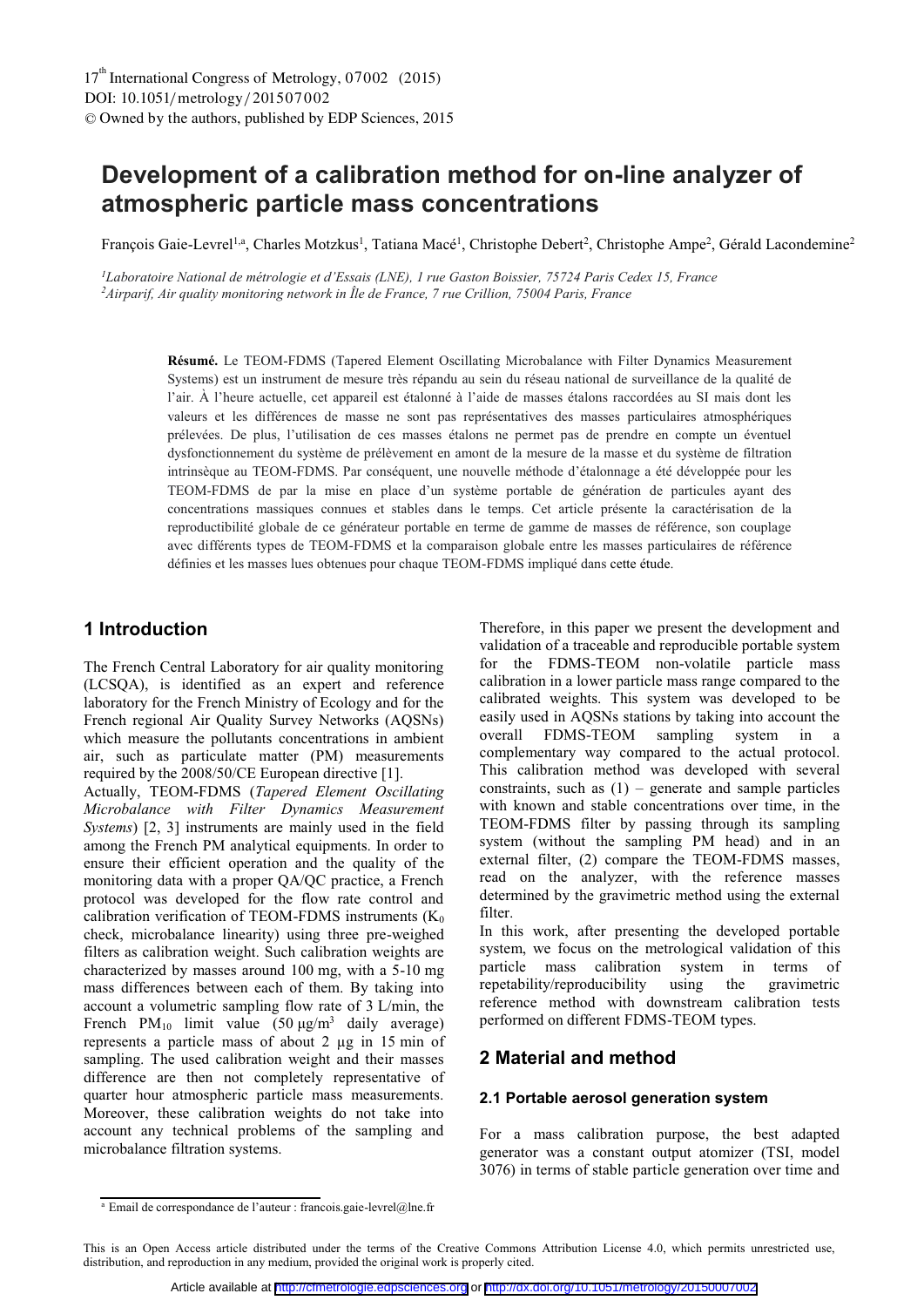of low filter clogging induced. Figure 1a presents the aerosol generation set-up which is composed of a portable air compressor connected to a filtered air supply system (TSI, model 3074B) upstream the atomizer inlet. Two diffusion driers (TSI, model 3062) were used downstream the atomizer outlet in order to remove water from particles, and a four-way valve allows its coupling with TEOM-FDMS. Figure 1b shows a scheme of the coupling between the portable generator (in dotted line frame in fig. 1a and 1b) and a TEOM-FDMS using the four-way valve. Upstream a calibration, the valve is in position 1 (fig.1b) which implies the generated aerosol to go through an exhaust and allows the coupling between TEOM-FDMS and an HEPA filter. For the beginning of calibration, the valve is turning on position 2 (fig.1b). In this configuration, the generated aerosol is sampled by the TEOM-FDMS. At the end of the calibration procedure, the valve is returned in its position 1 and the TEOM-FDMS filter is weighed using the double weighing method.



**Figure 1.** (a) Scheme of the portable aerosol generation system composed of a portable air compressor connected to a filtered air supply, an atomizer and two diffusion driers (dotted line frame) and of a four-way valve, (b) Description of the four-way valve used for the coupling between the portable aerosol generator and a TEOM-FDMS.

For this study, the KCl aerosol was generated by nebulizing a  $0.1$  g.L<sup>-1</sup> aqueous solution of potassium chloride (KCl, AnalaR Normapur). A previous study of this project was dedicated to the set-up implementation by nebulizing a  $4 \text{ g.L}^{-1}$  potassium chloride solution [4]. This concentration was chosen to obtain a particulate loading of about few milligrams for a 30 min sampling time. The actual work, presented in this paper, concerns the procedure optimization of this calibration method by nebulizing a 0.1 g.L-1 KCl solution in order to generate lower particulate masses, and then to be more representative of atmospheric measurements, i.e. below

100 µg for a 30 min sampling. To avoid any saturation process of the solution during its nebulization, a new  $0.1$  g.L<sup>-1</sup> solution was made for each experiment presented in this paper. In order to characterize the produced aerosol in terms of number and mass size distributions, a Scanning Mobility Particle Sizer (SMPS composed by a differential mobility analyzer (DMA, model 3080, TSI) coupled to a condensation particle counter (CPC, model 3775, TSI)) was coupled to the portable aerosol generator in the same manner than a TEOM-FDMS. That characterization is presented in paragraph 3.1.

#### **2.2 Portable aerosol generator characterization with an external filter holder**

The characterization of the portable generator using an external filter holder consisted to sample the generated particles on an external filter and weighing it with a precision analytical balance in order to determine the particle mass generated on a given sample time. This gravimetric method allows  $(1)$  – to determine the generated particle masses on a given sampling time and to compare them to the TEOM-FDMS measurements,  $(2)$  – to determine the repeatability and reproducibility uncertainties in function of sampling time.

For doing such characterization, a 47 mm filter holder was coupled to the portable generator downstream the four-way valve instead of TEOM-FDMS shown in Figures 1a and 1b. The same protocol described in paragraph 2.1 was used. Pallflex<sup>®</sup> filters, similar to those inserted in the TEOM-FDMS microbalance, i.e. EmfabTM TX40HI20-WW type constituted of borosilicate glass microfibers reinforced with a woven glass fabric and bonded with PTFE, were used. Downstream the filter holder, a mass flow controller (MFC) was used to regulate the sample flow at  $(3.014 \pm 0.010)$  L/min. This MFC was calibrated in comparison with a mass flow transfer standard Molbloc<sup>TM</sup> calibrated himself by a dynamic gravimetric method.

It is important to mention that this flow rate was voluntarily different from that associated with the standard method described in the NF EN 12341 standard [5], i.e.  $2.3 \text{ m}^3/\text{h}$  (38 L/min), in order to be consistent with the TEOM-FDMS flow rate. Sampling time of 12 min, 24 min and 36 min were chosen consistently with the TEOM-FDMS operation by considering a 6 min rotation time of the FDMS valve. For each of the three sampling times, 108 experiments were performed on 12 days over four weeks using a new KCl solution for each experiment. This was achieved in order to obtain a global characterization of the portable generator by also taking into account its geographical displacement in the field. As for TEOM-FDMS filters, the external filters were weighed using the double weighing method.

#### **2.3 TEOM-FDMS implicated in this study**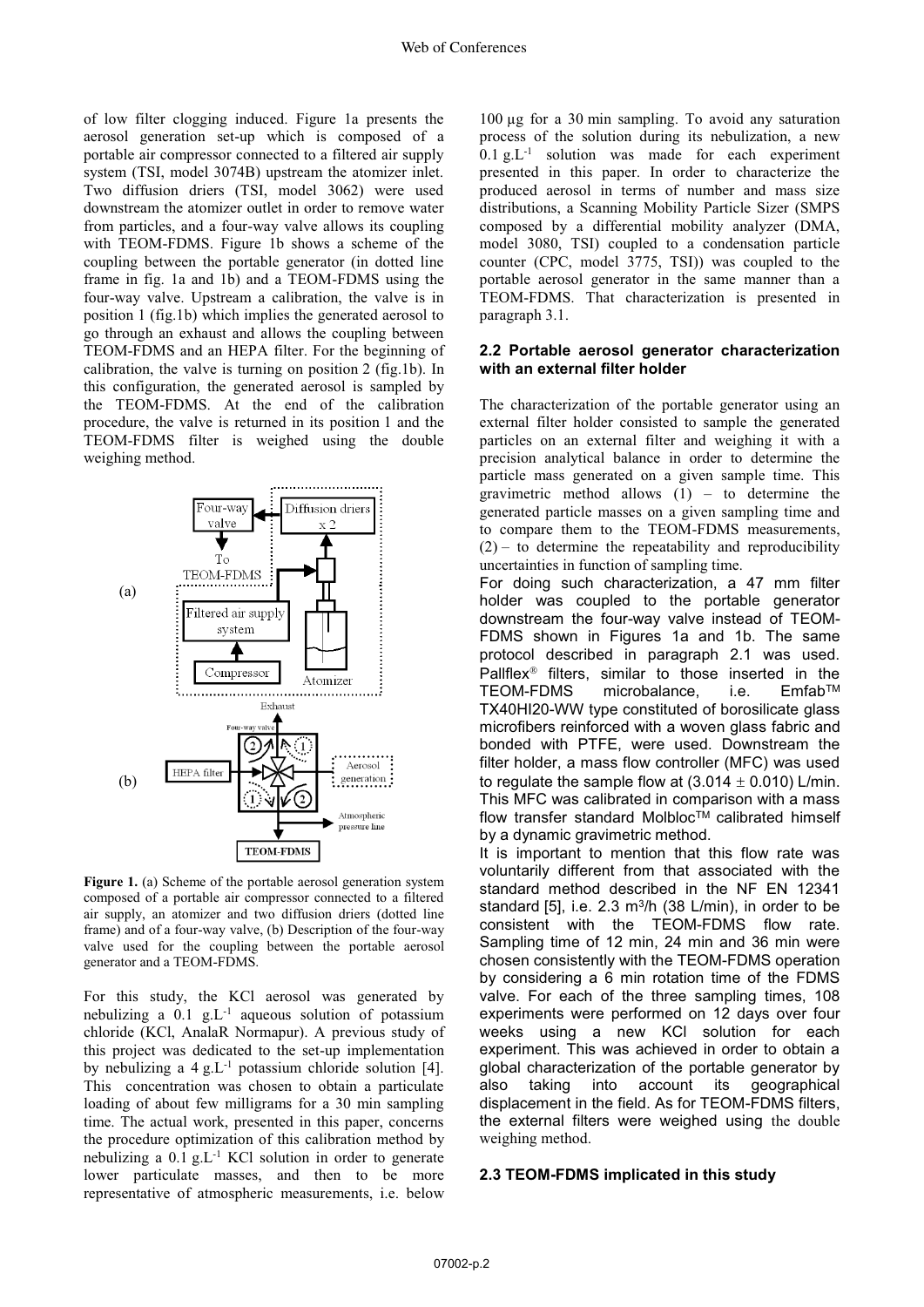Downstream the characterization of the portable generator with the external filter holder, the generation system was coupled with several TEOM-FDMS. This coupling consisted to generate KCl particles and to compare TEOM-FDMS masses, read on the analyzer, with masses determined using the external filter holder previously described, for identical generation parameters. It is important to notice that a previous study [4] showed that relative deviations between weighed and read TEOM-FDMS masses were comprised between 1 and 6 %. In this way, only read masses on TEOM-FDMS analyzers were taken into account for this work.

In this study, five TEOM-FDMS of the French AQSN for the capital city region, named Airparif, were involved, namely three at their laboratory:

- TEOM-FDMS n°1: TEOM 1400AB equipped with a 8500C FDMS module;
- TEOM-FDMS n°2: TEOM 1400AB equipped with a 8500B FDMS module with a type C dryer;
- TEOM-FDMS n°3: TEOM-FDMS 1405F.

and two in urban stations:

- TEOM-FDMS n°4: TEOM 1400AB equipped with a 8500C FDMS module;
- TEOM-FDMS n°5: TEOM-FDMS 1405F.

These choice were defined in order to test different TEOM-FDMS types representative of the analytical park of the national survey network. In this way, two "old generation" TEOM types were used at the laboratory with two FDMS models. Such TEOM-FDMS was also used in the field and two "new generation" TEOM-FDMS were involved for laboratory and field studies. For coupling these instruments with the portable generator, the experimental set-up presented in Figures 1a and 1b was used. Downstream the global characterization of the portable generator with the external filter holder, two experiments were performed for each of the five TEOM-FDMS. For this study, the read masses on the TEOM-FDMS analyzers were taken into account for 12 min, 24 min and 36 min sampling times. For each of these experiments, new filters were used in TEOM microbalances and in FDMS modules, and a new KCl solution was also used. Associated results are presented in paragraph 3.3.

## **3 Results and discussions**

### **3.1. Characterization of the generated aerosol**

In order to characterize the aerosol generated from the nebulization of a  $0.1$  g.L<sup>-1</sup> solution, number and mass particle size distributions (PSD) measurements were performed using the SMPS previously described. Mass PSD were obtained from number PSD by taking into account a 1.98 g.cm-3 density for KCl. Number and mass PSD were respectively characterized by mean concentrations of  $5.5 \times 10^3$  $\mu$ g.cm<sup>-3</sup> and 1.1 x  $10^7$  particles.cm<sup>-3</sup>, median diameters of 47 and 128

nm, mean diameters of 56 and 150 nm, and modal diameters of 42 and 132 nm.

#### **3.2 Determination of the global reproducibility of the portable generator with the external filter holder**

Table 1 presents the average weighed masses of the filter inserted in the external filter holder for sampling times of 12 min, 24 min and 36 min for 108 experiments performed on 12 days over four weeks. The geographical displacement of the portable generator in the field was also taken into account in that characterization. The associated repetability and reproducibility standard deviations (rSD and RSD respectively) were calculated using the ISO 5725-2 standard [6].

The relative rSD and RSD are respectively comprised between 2.1% and 6.7% and between 3.0% and 9.5% for the first three weeks. The higher relative SD corresponds to the lower sampling time, i.e. 12min. This is also the case for the week n°4 in which the relative rSD and RSD are respectively comprised between 5.4% and 16.2% and between 6.4% and 16.2%.

|                                              |                    |          | 12 min 24 min 36 min |         |
|----------------------------------------------|--------------------|----------|----------------------|---------|
| Week n°1 - Average value (µg)                |                    | 39.1     | 67.1                 | 97.9    |
| rSD                                          | Absolute $(\mu g)$ | 2.6      | 2.9                  | 2.7     |
|                                              | <b>Relative</b>    | 6.7%     | $4.3\%$              | 2.8%    |
| <b>RSD</b>                                   | Absolute $(\mu g)$ | 2.9      | 4.2                  | 5.3     |
|                                              | <b>Relative</b>    | 7.4%     | $6.2\%$              | 5.4%    |
| Week n°2- Average value (µg)                 |                    | 32.7     | 66.0                 | 96.9    |
| rSD                                          | Absolute $(\mu g)$ | 1.5      | 2.9                  | 2.0     |
|                                              | <b>Relatif</b>     | $4.7\%$  | 4.5%                 | $2.1\%$ |
| <b>RSD</b>                                   | Absolute $(\mu g)$ | 1.9      | 2.9                  | 2.9     |
|                                              | Relative           | 5.8%     | 4.5%                 | $3.0\%$ |
| Week n°3 - Average value (µg)                |                    | 32.4     | 61.4                 | 96.3    |
| rSD                                          | Absolute $(\mu g)$ | 2.2      | 2.6                  | 3.3     |
|                                              | <b>Relative</b>    | $6.6\%$  | $4.3\%$              | 3.4%    |
| <b>RSD</b>                                   | Absolute $(\mu g)$ | 3.1      | 2.6                  | 3.5     |
|                                              | <b>Relative</b>    | $9.5\%$  | 4.3%                 | $3.6\%$ |
| Week $n^{\circ}4$ - Average value ( $\mu$ g) |                    | 29.6     | 61.5                 | 89.1    |
| rSD                                          | Absolute $(\mu g)$ | 4.8      | 5.4                  | 4.8     |
|                                              | <b>Relative</b>    | $16.2\%$ | $8.8\%$              | 5.4%    |
| <b>RSD</b>                                   | Absolute $(\mu g)$ | 4.8      | 5.7                  | 5.7     |
|                                              | Relative           | $16.2\%$ | $9.3\%$              | $6.4\%$ |
| Global average value (µg)                    |                    | 33.5     | 64.0                 | 95.0    |
| Global<br>rSD                                | Absolute $(\mu g)$ | 4.2      | 3.6                  | 5.2     |
|                                              | Relative (%)       | 12.6%    | $5.6\%$              | 5.5%    |
| Global                                       | Absolute $(\mu g)$ | 4.2      | 3.6                  | 5.2     |
| <b>RSD</b>                                   | Relative (%)       | 12.6%    | $5.6\%$              | 5.5%    |

**Table 1.** Average weighed masses of the filters inserted in the external filter holder for 12, 24 and 36min sampling times performed on four weeks.

In a global point of view, this characterization allows determining the global reproducibility of the portable generator. The reference masses for each of the three sampling times are equal to  $(34 \pm 9)$  µg;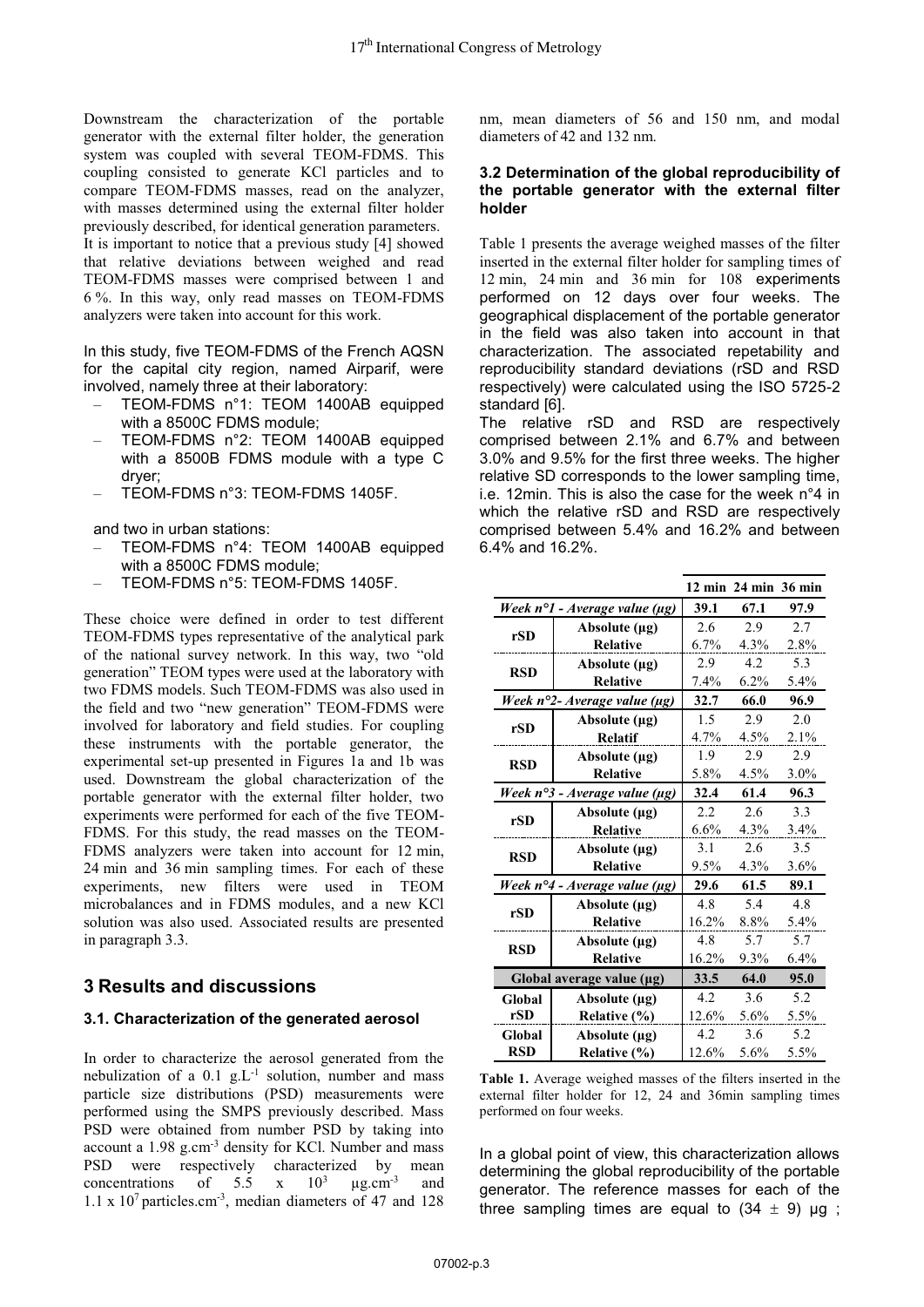$(64 \pm 8)$  µg; and  $(95 \pm 11)$  µg for sampling times of 12 min, 24 min and 36 min respectively. These values correspond to the average of the four masses for a given sampling time, while the associated uncertainties correspond to two times the RSD  $(k = 2)$  recalculated by following the ISO 5725-2 standard. As mentioned before, this work represents a step forward concerning the representativity of the generated particulate masses for atmospheric measurements.

### **3.3 Comparisons between TEOM-FDMS read masses and external filter holder masses**

As mentioned before, the reference masses obtained by using the external filter holder allow comparing TEOM-FDMS masses with gravimetric characterization of the portable generator. Figure 2 presents a comparison between the TEOM-FDMS read masses with reference masses defined as an identical grey reference zone for each graphic of Figure 2. This grey reference zone was defined by the global reproducibility of the portable generator presented in paragraph 3.2 (see Table 1 for data). For each TEOM-FDMS implicated in this study, i.e. for each graph of Figure 2, two experiments were performed. The TEOM-FDMS masses were read on each analyzer for sampling times of 12 min, 24 min and 36 min and were multiplied by a factor 2 due to the intrinsic working of a TEOM-FDMS (6 min on the base and 6 min on the reference). The associated type B uncertainties were calculated by following the FD X43-070-6 guide [7].

Concerning laboratory measurements (TEOM-FDMS n°1, 2 and 3) and field measurements (TEOM-FDMS n°4 and 5), relative deviations between reference masses determined with the external filter holder and TEOM-FDMS read masses are comprised between 0.5 % and 13.8 % and between 1.1 % and 12.9 % for laboratory and field measurements respectively. By taking into account the expanded uncertainties for reference masses (grey reference zone) and the uncertainties associated to the TEOM-FDMS read masses, an overlapping of the TEOM-FDMS measurements with the reference zone for TEOM-FDMS n°1, 2 and 5 was obtained for each of the three sampling times. Each of these measurements were therefore validated.

In the case of a non-overlapping of measurements<br>with the reference zone. further technical with the reference zone, investigations should have been conducted in order to explain such phenomenon, probably caused by a technical failure for example. Concerning TEOM-FDMS n°3 a non-linear response was obtain for one of both experiments at the sampling time of 36 min (purple triangles). This measurement can not be validated due to the fact that no overlapping is obtain even if the associated uncertainty is taken into account. This can be explained by the fact that new generation TEOM-FDMS 1405F presents a

more important instability in comparison with older versions in terms of filter loading signals [8]. For TEOM-FDMS n°4, the measurement at 36 min for experiment n°1 is also out of the reference zone. However, by taking into account the associated type B uncertainty, this measurement can be considered as valid.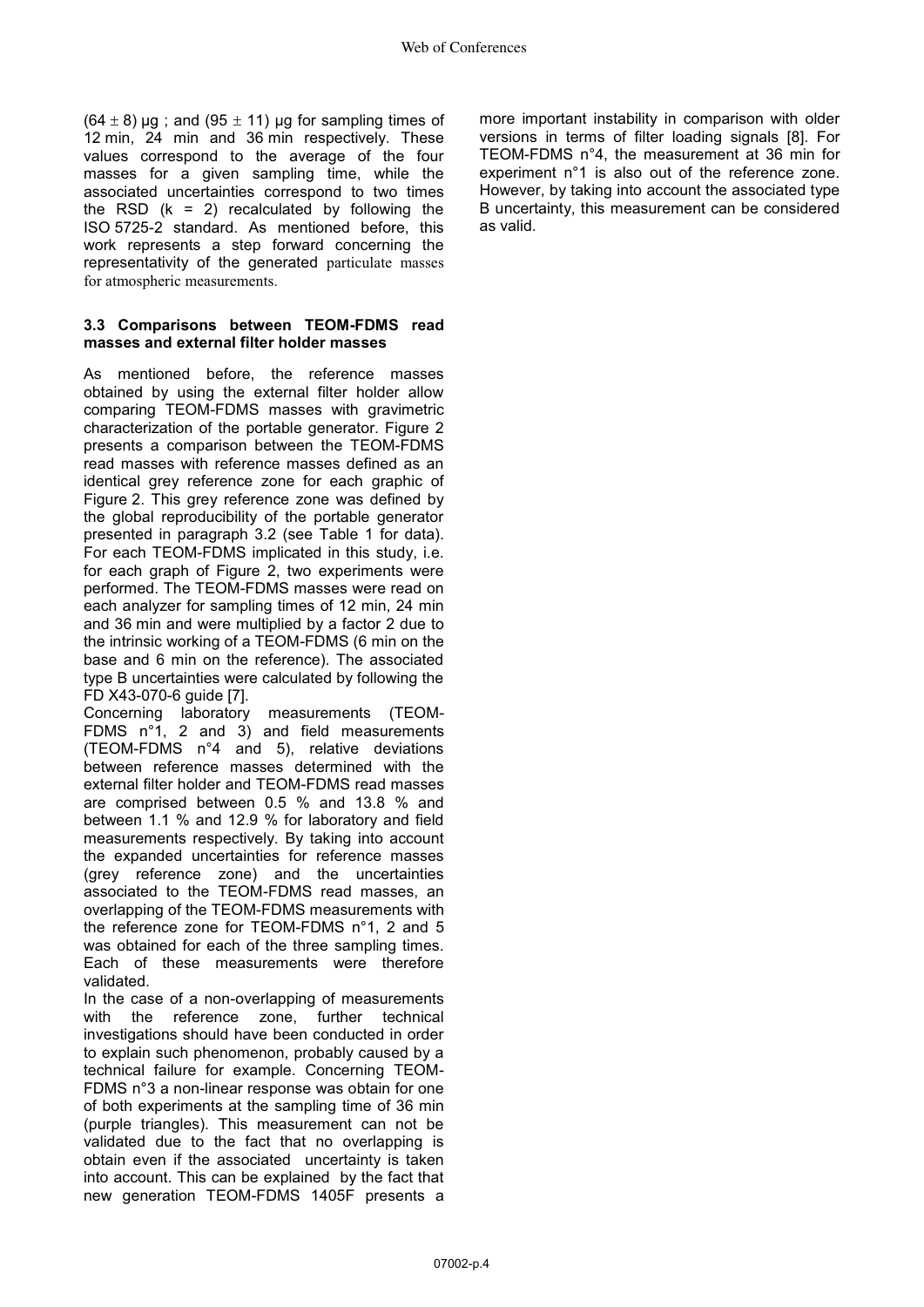

**Figure 2.** Comparisons between read masses for each of the five TEOM-FDMS with reference masses zone determined with the external filter holder.

# **4 Conclusion and outlooks**

This study was dedicated to the development of a calibration method for on-line analyzer of particle mass concentrations in ambient air, such as TEOM-FDMS, consisting in  $(1)$  – generating and sampling particles with known and stable concentrations over time, in the TEOM-FDMS filter by passing through its sampling system (without the sampling head) and in an external filter, (2) comparing the TEOM-FDMS masses read on the analyzer with the reference masses determined by the gravimetric method using the external filter.

Moreover, this method was developed by taking into account the overall FDMS-TEOM sampling system in a complementary way compared to the actual protocol and for lower particulate masses than calibration weight actually used.

For this work, a reference masses zone was determined thanks to measurements with an external filter holder and calculated from 108 experiments performed on 12 days. The reference masses obtained at sampling times of 12 min, 24 min and 36 min with the expanded reproducibility standard deviations  $(k = 2)$  calculated in accordance with the ISO 5725-2 standard, are respectively equal to  $(34 \pm 9)$  μg;  $(64 \pm 8)$  μg; and  $(95 \pm 11)$  μg.

Downstream that characterization, the portable generator was coupled to three TEOM-FDMS of the French AQSN for the capital city region, named Airparif, at their laboratory and to two other in urban stations. A global comparison between the previously defined reference masses zone and TEOM-FDMS read masses was performed for each of these instruments. Relative deviations between reference masses determined with the external filter holder and TEOM-FDMS read masses were comprised between 0.5 % and 13.8 % and between 1.1 % and 12.9 % for laboratory and field measurements respectively. From this comparison, the majority of the measurements were validated with the gravimetric measurements, except for one point for a new TEOM-FDMS generation.

By considering the AQSN specificities to have a portable generator with an easier field use for TEOM-FDMS calibration, a miniaturization of the actual portable generator is currently in development at LNE. This will lead to an easily portable system due to its lightweight and to a selfgoverning system without the need of an electrical source. This miniaturized generator will also be developed in order to apply the calibration method to beta gauges, increasingly used in the French air quality survey network, leading to a versatile portable system.

### **References**

1. Directive 2008/50/EC of the European Parliament and of the Council of 21 May 2008 on ambient air